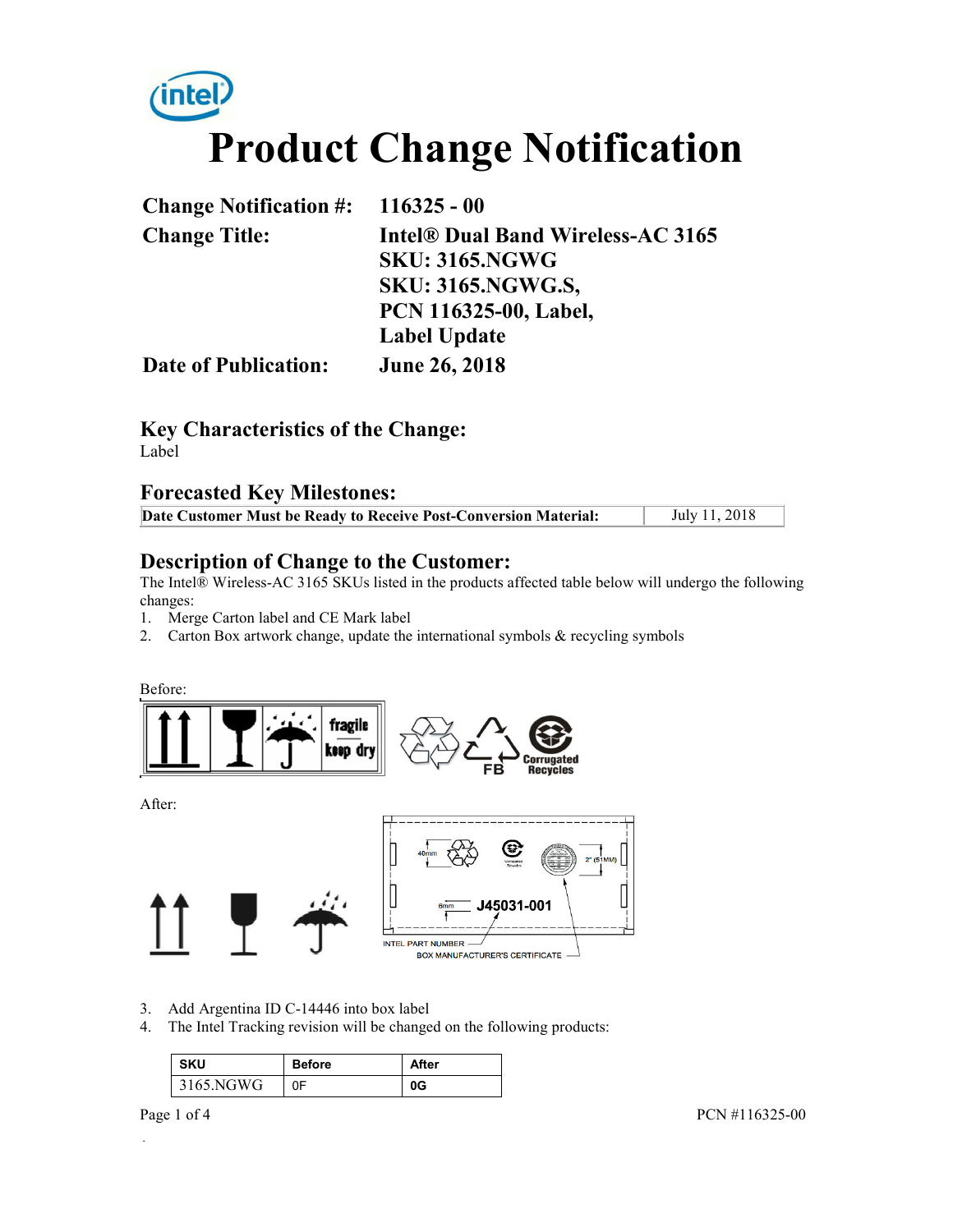

#### **3165.NGWG Carton Label:**

| B<br>e        | <b>3165.NGWG</b><br><u> The Community of the Community of the Community of the Community of the Community of the Community of the Community of the Community of the Community of the Community of the Community of the Community of the Community of</u>                                                                                                                                                                                                                                                                                                                                                                                                                                                                                                                                                                                                                                                                                                                                                                        | MM#: XXXXXX                                                                                                                                                                                                                                                                                                                                                                 | QTY: 100                                                                                                               | LH<br>$\begin{matrix} 1 \\ 2 \end{matrix}$<br>(e1)                                                                                                                                                                                                                                                                                                                                                                                                                                                                                                      | Official Intel® Product Name (Model: XXXXXX)<br>X-XXX-XXX-XX                                                                      | <b>MANUFACTURER NAME</b>                                                                                                                                                                                                                                                                                                                                                                                                                                                                                                                                                                   |
|---------------|---------------------------------------------------------------------------------------------------------------------------------------------------------------------------------------------------------------------------------------------------------------------------------------------------------------------------------------------------------------------------------------------------------------------------------------------------------------------------------------------------------------------------------------------------------------------------------------------------------------------------------------------------------------------------------------------------------------------------------------------------------------------------------------------------------------------------------------------------------------------------------------------------------------------------------------------------------------------------------------------------------------------------------|-----------------------------------------------------------------------------------------------------------------------------------------------------------------------------------------------------------------------------------------------------------------------------------------------------------------------------------------------------------------------------|------------------------------------------------------------------------------------------------------------------------|---------------------------------------------------------------------------------------------------------------------------------------------------------------------------------------------------------------------------------------------------------------------------------------------------------------------------------------------------------------------------------------------------------------------------------------------------------------------------------------------------------------------------------------------------------|-----------------------------------------------------------------------------------------------------------------------------------|--------------------------------------------------------------------------------------------------------------------------------------------------------------------------------------------------------------------------------------------------------------------------------------------------------------------------------------------------------------------------------------------------------------------------------------------------------------------------------------------------------------------------------------------------------------------------------------------|
| $\bf{0}$<br>e | <b>VERSION #: XXXXXX-XXX</b><br><u> Tanzania de la contrada de la contrada de la con</u><br><b>MADE IN COUNTRY WITH</b><br>PARTIAL FOREIGN CONTENT<br><b>CARTON #: VVXXXXXXXX</b><br><u> Tanzania di Baratta di Baratta di Baratta di Baratta di Baratta di Baratta di Baratta di Baratta di Baratta di Baratta di Baratta di Baratta di Baratta di Baratta di Baratta di Baratta di Baratta di Baratta di Baratta di</u>                                                                                                                                                                                                                                                                                                                                                                                                                                                                                                                                                                                                       | <u> Tanzania de la contrada de la contrada de la con</u><br>PACK DATE: DD MMM YY<br>PACKED BY: XXXXXX<br><b>BATCH #: CCVVYMDRSS</b><br><u> Harry Harry Harry Harry Harry Harry Harry Harry Harry Harry Harry Harry Harry Harry Harry Harry Harry Harry Harry Harry Harry Harry Harry Harry Harry Harry Harry Harry Harry Harry Harry Harry Harry Harry Harry Harry Harr</u> |                                                                                                                        | III88334 00140 UII <sub>2</sub>                                                                                                                                                                                                                                                                                                                                                                                                                                                                                                                         | <b>T P/N: GTTTTTTTTTTTT</b><br><b>PACKAGE WEIGHT: X.X LBS</b><br>Cust. Part No: XXXXXX-XXX<br>.                                   | Packaging ID: XXXXXXXX<br><b>Revision: OF</b><br>aV <sub>u</sub><br>Complies with<br><b>IDA Standards</b><br>DB 02941<br>E178682<br>MSIP-CRM-INT-XXXXXXXXXX                                                                                                                                                                                                                                                                                                                                                                                                                                |
| A<br>c<br>e   | 3165.NGWG<br><b>The Community</b><br><u> The Community of the Community of the Community of the Community of the Community of the Community of the Community of the Community of the Community of the Community of the Community of the Community of the Community of</u><br>MM#: XXXXXX<br><b>VERSION #: XXXXXX-XXX</b><br><u> Tanzania de la provincia de la provincia de la provincia de la provincia de la provincia de la provincia de</u><br><u> Timografia de la provincia de la provincia de la provincia de la provincia de la provincia de la provincia de</u><br><b>PACK DATE: DD MMM YY</b><br><b>MADE IN CHINA WITH</b><br><b>PACKED BY: XXXXXX</b><br>PARTIAL FOREIGN CONTENT<br><b>BATCH#: CCVVYMDRSS</b><br><b>CARTON #: WXXXXXXXX</b><br><u> Timba ka matsayin sa shekara ta 1989 da shekara ta 1989 da shekara ta 1989 da shekara ta 1989 da shekara ta 1989 da shekara ta 1989 da shekara ta 1989 da shekara ta 1989 da shekara ta 1989 da shekara ta 1989 da shekara t</u><br><u> Herman Herman Star Ba</u> | QTY: 100<br><b>The Community</b><br>88334 00140                                                                                                                                                                                                                                                                                                                             | .<br><b>D P/N: PPPPPP</b><br><b>HERE'S AND THE REAL</b><br>endor ID I Loc Id<br><b>WWWILLLL</b><br>ili ili ili ili ili | Intel® Dual Band Wireless-AC XXXX (Model: XXXXXXX)<br>PKG ID (3S) VVVVVMMMMMDDD#####PPPPPP100<br><b>T P/N: GTTTTTTTTTTTTT</b><br>HP P/N: XXXXXX-XXX REV: 0G<br><b>REV AXX</b><br><b>THEFFER PACKAGE WEIGHT: XXLB3</b><br>III III III<br>L P/N: XXXXXXXXXX<br>Mfg Id<br>MMMMM<br><u>The contract of the contract of the contract of the contract of the contract of the contract of the contract of the contract of the contract of the contract of the contract of the contract of the contract of the contract </u><br><b>THE REAL</b><br>EC: XXXXXXXX | $\sum_{\text{max}}$<br>Complies with<br>IDA Standards<br>DR 02941<br><b>CNC</b> INSTRUCTION<br>CNC ID: C-14446<br>CNC ID: C-14441 | AT BE BG CH CY CZ DE<br>Intel Corporation<br>DKELBER R<br>2200 Mission College Blvd<br><b>Huirs Installet Lu</b><br>Santa Clara, CA 95054-1549<br><b>USA</b><br>LV MT NL PL PT RO SE<br>www.intel.com<br>$\begin{picture}(120,15) \put(0,0){\line(1,0){15}} \put(15,0){\line(1,0){15}} \put(15,0){\line(1,0){15}} \put(15,0){\line(1,0){15}} \put(15,0){\line(1,0){15}} \put(15,0){\line(1,0){15}} \put(15,0){\line(1,0){15}} \put(15,0){\line(1,0){15}} \put(15,0){\line(1,0){15}} \put(15,0){\line(1,0){15}} \put(15,0){\line(1,0){15}} \put(15,0){\line($<br><b>VSIP-CRAFINT-XXXXXX</b> |

.

 $\blacksquare$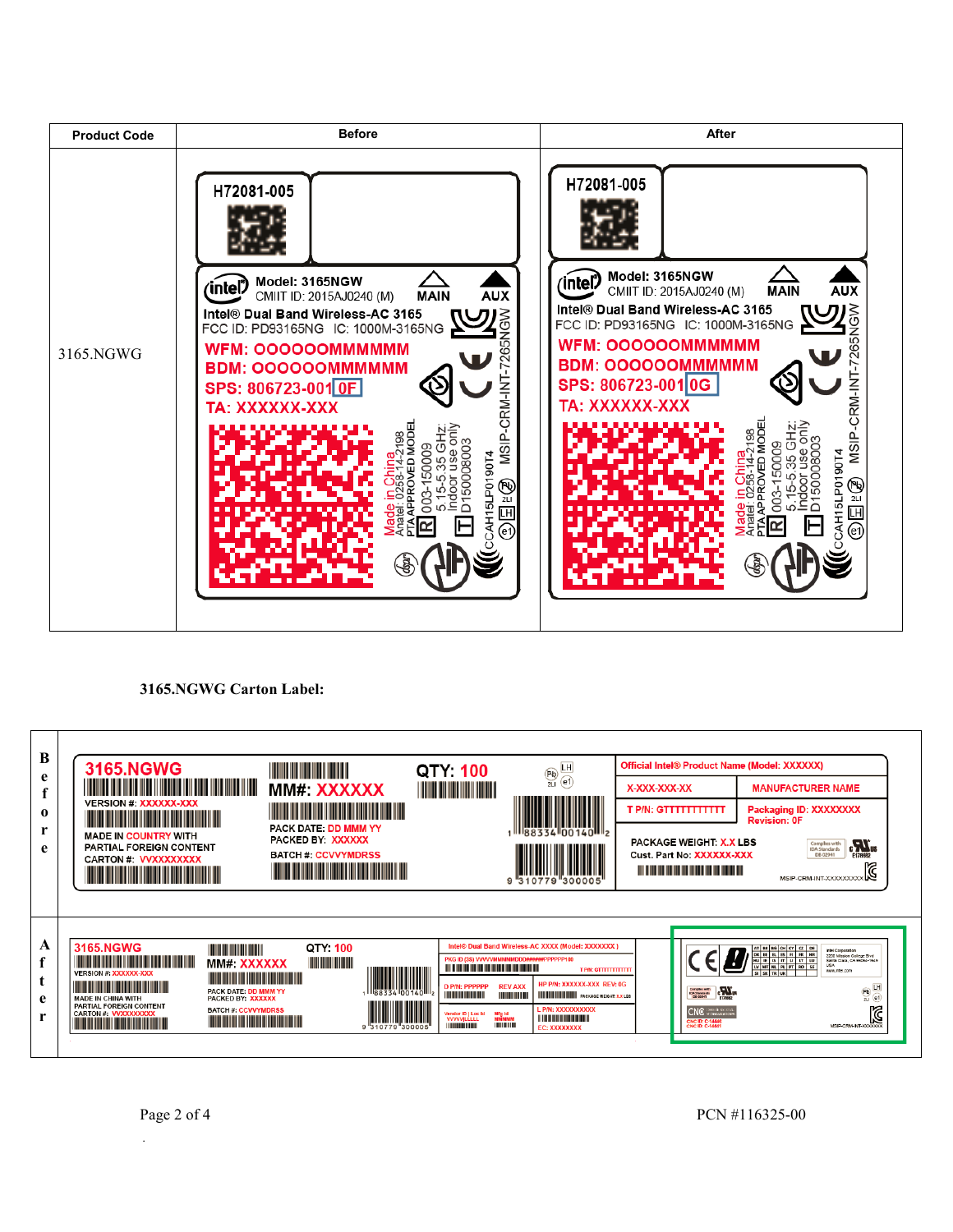

# **Customer Impact of Change and Recommended Action:**

The label change does not affect the functionality of the product. Customers should be aware of the changes and take any necessary steps to insure no impact for their receiving and processing of the product in their manufacturing

Milestone dates are estimates and subject to change based on business and operational conditions. Please contact your local Intel Field Sales Rep if you have any further questions about these changes.

# **Products Affected / Intel Ordering Codes:**

| <b>Product Code   MM#</b>     |                   | <b>Pre Change TA Post Change TA</b> |
|-------------------------------|-------------------|-------------------------------------|
| 3165.NGWG                     | 940106 H71304-008 | H71304-009                          |
| 3165.NGWG.S 940107 H72060-006 |                   | H72060-007                          |

# **PCN Revision History:**

| <b>Date of Revision:</b> | <b>Revision Number:</b> | Reason:                  |
|--------------------------|-------------------------|--------------------------|
| June 26, 2018            | 00                      | Originally Published PCN |

.